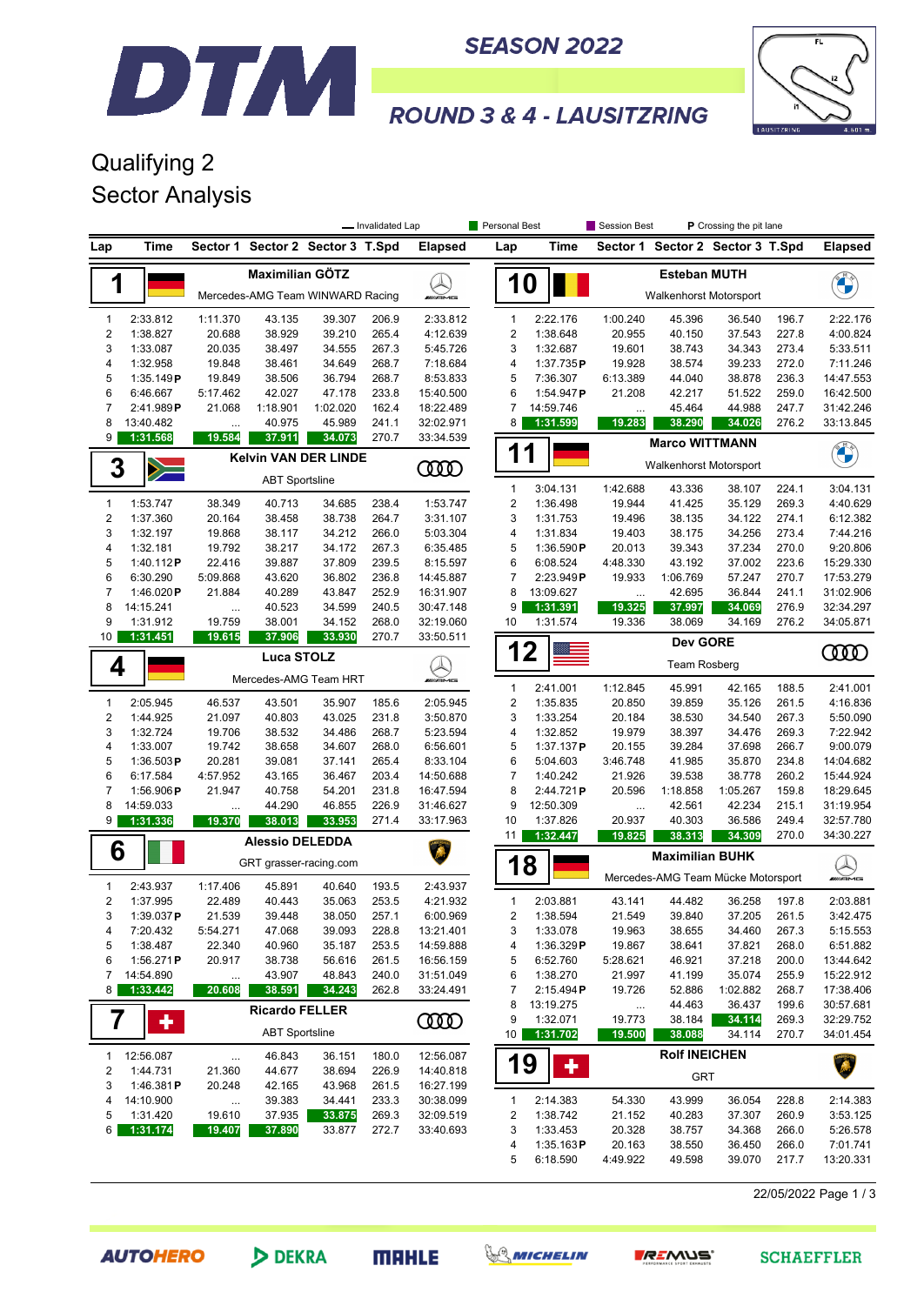



**ROUND 3 & 4 - LAUSITZRING** 

### Qualifying 2 Sector Analysis

|                     |                                             |                           |                                  |                    | - Invalidated Lap |                          | Personal Best                  |                          | Session Best        | P Crossing the pit lane                     |                    |                |                        |  |
|---------------------|---------------------------------------------|---------------------------|----------------------------------|--------------------|-------------------|--------------------------|--------------------------------|--------------------------|---------------------|---------------------------------------------|--------------------|----------------|------------------------|--|
| Lap                 | Time                                        |                           | Sector 1 Sector 2 Sector 3 T.Spd |                    |                   | <b>Elapsed</b>           | Lap                            | Time                     |                     | Sector 1 Sector 2 Sector 3 T.Spd            |                    |                | <b>Elapsed</b>         |  |
| 6                   | 1:36.126                                    | 21.212                    | 39.919                           | 34.995             | 260.9             | 14:56.457                | 9                              | 1:31.361                 | 19.559              | 37.839                                      | 33.963             | 271.4          | 33:48.428              |  |
| $\overline{7}$<br>8 | 1:53.745P                                   | 20.064                    | 39.748                           | 53.933             | 267.3             | 16:50.202                |                                |                          |                     | <b>Sheldon VAN DER LINDE</b>                |                    |                |                        |  |
| 9                   | 14:29.149<br>1:32.720                       | <br>20.380                | 40.277<br>38.276                 | 42.114<br>34.064   | 241.1<br>265.4    | 31:19.351<br>32:52.071   | 31                             |                          |                     | Schubert Motorsport                         |                    |                | <b>CALLES</b>          |  |
| 10                  | 1:31.973                                    | 19.895                    | 38.022                           | 34.056             | 268.0             | 34:24.044                | $\mathbf{1}$                   | 2:31.384                 | 1:10.720            | 43.163                                      | 37.501             | 231.3          | 2:31.384               |  |
|                     |                                             |                           | <b>Lucas AUER</b>                |                    |                   |                          | $\sqrt{2}$                     | 1:38.840                 | 19.889              | 39.327                                      | 39.624             | 270.7          | 4:10.224               |  |
| 22                  |                                             |                           | Mercedes-AMG Team WINWARD        |                    |                   | <b><i>INNE</i></b>       | 3                              | 1:32.222                 | 19.633              | 38.485                                      | 34.104             | 273.4          | 5:42.446               |  |
|                     |                                             |                           |                                  |                    |                   |                          | 4                              | 1:36.562P                | 19.456              | 38.388                                      | 38.718             | 274.8          | 7:19.008               |  |
| 1<br>2              | 15:24.853<br>2:17.623P                      | $\cdots$<br>20.672        | 41.902<br>54.784                 | 35.310<br>1:02.167 | 210.9<br>248.8    | 15:24.853<br>17:42.476   | 5<br>6                         | 8:30.187<br>2:43.567P    | 7:06.489<br>26.343  | 42.937<br>1:18.283                          | 40.761<br>58.941   | 112.0<br>69.7  | 15:49.195<br>18:32.762 |  |
| 3                   | 14:31.545                                   |                           | 39.190                           | 46.705             | 229.8             | 32:14.021                | 7                              | 13:25.970                | $\ldots$            | 40.031                                      | 51.933             | 251.2          | 31:58.732              |  |
| 4                   | 1:31.361                                    | 19.395                    | 37.991                           | 33.975             | 272.0             | 33:45.382                | 8                              | 1:30.998                 | 19.336              | 37.969                                      | 33.693             | 276.2          | 33:29.730              |  |
| 24                  |                                             |                           | <b>Thomas PREINING</b>           |                    |                   |                          | 33                             |                          |                     |                                             | <b>COOD</b>        |                |                        |  |
|                     |                                             | KÜS Team Bernhard         |                                  |                    | PORSCHE           |                          |                                |                          |                     |                                             |                    |                |                        |  |
| 1                   | 1:59.778                                    | 38.202                    | 46.636                           | 34.940             | 167.2             | 1:59.778                 | $\mathbf{1}$                   | 1:57.731                 | 37.975              | 43.146                                      | 36.610             | 237.4          | 1:57.731               |  |
| 2                   | 1:39.495                                    | 20.780                    | 39.290                           | 39.425             | 257.1             | 3:39.273                 | $\boldsymbol{2}$               | 1:36.207                 | 20.589              | 39.227                                      | 36.391             | 260.9          | 3:33.938               |  |
| 3                   | 1:32.553                                    | 19.899                    | 38.417                           | 34.237             | 267.3             | 5:11.826                 | 3                              | 1:32.157                 | 19.695              | 38.184                                      | 34.278             | 270.0          | 5:06.095               |  |
| 4<br>5              | 1:37.131P<br>7:34.356                       | 20.318<br>6:14.865        | 39.668<br>40.342                 | 37.145<br>39.149   | 266.7<br>240.0    | 6:48.957<br>14:23.313    | 4<br>5                         | 1:31.934<br>1:42.921 $P$ | 19.637<br>21.028    | 38.211<br>42.657                            | 34.086<br>39.236   | 269.3<br>243.2 | 6:38.029<br>8:20.950   |  |
| 6                   | 1:47.790                                    | 21.873                    | 41.967                           | 43.950             | 188.8             | 16:11.103                | 6                              | 6:53.883                 | 5:36.732            | 41.726                                      | 35.425             | 237.9          | 15:14.833              |  |
| $\overline{7}$      | 3:17.142P                                   | 1:01.654                  | 1:19.301                         | 56.187             | 79.8              | 19:28.245                | 7                              | 2:09.391P                | 20.333              | 47.813                                      | 1:01.245           | 265.4          | 17:24.224              |  |
| 8                   | 12:02.252                                   | $\cdots$                  | 40.098                           | 42.234             | 241.6             | 31:30.497                | 8                              | 13:42.358                | $\ddotsc$           | 40.964                                      | 39.559             | 240.0          | 31:06.582              |  |
| 9                   | 1:31.512                                    | 19.631                    | 38.015                           | 33.866             | 269.3             | 33:02.009                | 9<br>10                        | 1:31.274<br>1:31.106     | 19.519<br>19.384    | 37.788<br>37.850                            | 33.967<br>33.872   | 271.4<br>272.7 | 32:37.856<br>34:08.962 |  |
| 25                  |                                             |                           | <b>Philipp ENG</b>               |                    |                   | U                        |                                |                          |                     |                                             |                    |                |                        |  |
|                     |                                             | Schubert Motorsport       |                                  |                    |                   |                          | 36                             | $\bullet$                |                     | <b>Arjun MAINI</b><br>Mercedes-AMG Team HRT |                    |                |                        |  |
| 1                   | 2:26.944                                    | 1:06.942                  | 44.265                           | 35.737             | 204.9             | 2:26.944                 |                                |                          |                     |                                             |                    |                | mmans                  |  |
| 2<br>3              | 1:39.055<br>1:32.086                        | 20.863<br>19.753          | 39.305<br>38.262                 | 38.887<br>34.071   | 257.8<br>273.4    | 4:05.999<br>5:38.085     | $\mathbf{1}$<br>$\overline{c}$ | 2:05.110<br>1:41.924     | 44.525<br>21.454    | 44.841<br>40.156                            | 35.744<br>40.314   | 216.4<br>260.2 | 2:05.110<br>3:47.034   |  |
| 4                   | 1:32.266                                    | 19.615                    | 38.563                           | 34.088             | 274.1             | 7:10.351                 | 3                              | 1:35.857P                | 19.937              | 38.628                                      | 37.292             | 266.7          | 5:22.891               |  |
| 5                   | 1:34.752P                                   | 19.702                    | 38.255                           | 36.795             | 272.7             | 8:45.103                 | 4                              | 9:42.777                 | 8:21.550            | 44.184                                      | 37.043             | 189.1          | 15:05.668              |  |
| 6                   | 7:10.382                                    | 5:50.437                  | 44.542                           | 35.403             | 215.1             | 15:55.485                | 5                              | 2:01.210P                | 22.146              | 42.038                                      | 57.026             | 253.5          | 17:06.878              |  |
| 7                   | $2:55.957$ P                                | 36.872                    | 1:18.319                         | 1:00.766           | 80.8              | 18:51.442                | 6                              | 14:42.533                |                     | 44.646                                      | 47.728             | 242.2          | 31:49.411              |  |
| 8<br>9              | 12:35.443<br>1:31.376                       | $\ddotsc$<br>19.490       | 42.880<br>38.001                 | 43.026<br>33.885   | 246.0<br>271.4    | 31:26.885<br>32:58.261   | $\overline{7}$                 | 1:31.443                 | 19.473              | 37.992                                      | 33.978             | 272.0          | 33:20.854              |  |
| 10                  | 1:36.134P                                   | 19.590                    | 38.258                           | 38.286             | 274.8             | 34:34.395                | 37                             | <b>AIR</b>               |                     | <b>Nick CASSIDY</b>                         |                    |                | $\frac{1}{2}$          |  |
| 26                  | $\blacktriangleright$ $\blacktriangleright$ |                           | <b>Esmee HAWKEY</b>              |                    |                   |                          |                                |                          | AlphaTauri AF Corse |                                             |                    |                |                        |  |
|                     | $\mathbb{Z} \mathbb{N}$                     |                           | T3 Motorsport                    |                    |                   |                          | $\mathbf{1}$                   | 2:11.283                 | 52.468              | 43.195                                      | 35.620             | 185.9          | 2:11.283               |  |
| 1                   | 2:42.392                                    | 1:15.064                  | 47.195                           | 40.133             | 200.0             | 2:42.392                 | $\boldsymbol{2}$<br>3          | 1:47.705<br>1:33.342     | 20.110<br>19.877    | 39.582<br>38.833                            | 48.013<br>34.632   | 268.0<br>269.3 | 3:58.988<br>5:32.330   |  |
| 2                   | 1:36.526                                    | 20.659                    | 39.362                           | 36.505             | 263.4             | 4:18.918                 | 4                              | 1:37.809P                | 19.541              | 38.542                                      | 39.726             | 272.7          | 7:10.139               |  |
| 3                   | $1:37.537$ P                                | 20.580                    | 39.001                           | 37.956             | 263.4             | 5:56.455                 | 5                              | 6:45.015                 | 5:26.928            | 41.957                                      | 36.130             | 205.3          | 13:55.154              |  |
| 4                   | 8:33.013                                    | 7:09.507                  | 44.666                           | 38.840             | 211.4             | 14:29.468                | 6                              | 1:40.434                 | 19.775              | 39.791                                      | 40.868             | 271.4          | 15:35.588              |  |
| 5<br>6              | 1:59.360<br>3:24.576P                       | 20.523<br>1:02.299        | 44.262<br>1:20.431               | 54.575<br>1:01.846 | 264.1<br>79.4     | 16:28.828<br>19:53.404   | 7<br>8                         | 2:43.968P<br>12:49.518   | 19.257              | 1:17.085<br>40.371                          | 1:07.626<br>36.407 | 274.8<br>235.8 | 18:19.556<br>31:09.074 |  |
| 7                   | 11:44.315                                   |                           | 41.027                           | 46.426             | 240.5             | 31:37.719                | 9                              | 1:31.284                 | $\cdots$<br>19.221  | 37.922                                      | 34.141             | 275.5          | 32:40.358              |  |
| 8                   | 1:34.051                                    | 20.210                    | 39.033                           | 34.808             | 266.7             | 33:11.770                | 10                             | 1:31.484                 | 19.253              | 38.142                                      | 34.089             | 275.5          | 34:11.842              |  |
|                     |                                             |                           | <b>David SCHUMACHER</b>          |                    |                   |                          | 51                             |                          |                     |                                             |                    |                |                        |  |
| 27                  |                                             | Mercedes-AMG Team WINWARD |                                  |                    |                   | $\bigotimes_{m\equiv m}$ |                                | ٠                        |                     | Team Rosberg                                |                    |                | <b>COOD</b>            |  |
| 1                   | 3:31.964                                    | 2:12.344                  | 43.633                           | 35.987             | 223.1             | 3:31.964                 | $\mathbf{1}$                   | 3:08.392                 | 1:44.424            | 45.658                                      | 38.310             | 229.8          | 3:08.392               |  |
| 2                   | 1:39.209                                    | 22.320                    | 40.727                           | 36.162             | 213.0             | 5:11.173                 | 2                              | 1:40.483                 | 23.397              | 41.634                                      | 35.452             | 226.9          | 4:48.875               |  |
| 3                   | 1:31.806                                    | 19.593                    | 38.209                           | 34.004             | 270.0             | 6:42.979                 | 3                              | 1:34.545                 | 20.369              | 39.119                                      | 35.057<br>34.071   | 264.1          | 6:23.420               |  |
| 4<br>5              | 1:31.807<br>1:43.852 $P$                    | 19.620<br>21.056          | 38.038<br>42.905                 | 34.149<br>39.891   | 270.0<br>241.6    | 8:14.786<br>9:58.638     | 4<br>5                         | 1:31.764<br>1:31.297     | 19.657<br>19.557    | 38.036<br>37.820                            | 33.920             | 268.0<br>270.0 | 7:55.184<br>9:26.481   |  |
| 6                   | 5:53.428                                    | 4:31.851                  | 43.233                           | 38.344             | 195.3             | 15:52.066                | 6                              | 1:42.538 $P$             | 22.357              | 41.802                                      | 38.379             | 235.3          | 11:09.019              |  |
| 7                   | 2:55.886P                                   | 33.725                    | 1:19.291                         | 1:02.870           | 80.0              | 18:47.952                | 7                              | 2:54.107                 | 1:33.974            | 42.591                                      | 37.542             | 234.8          | 14:03.126              |  |
| 8                   | 13:29.115                                   |                           | 40.792                           | 36.704             | 241.1             | 32:17.067                | 8                              | 1:40.498                 | 22.227              | 39.351                                      | 38.920             | 258.4          | 15:43.624              |  |

22/05/2022 Page 2 / 3